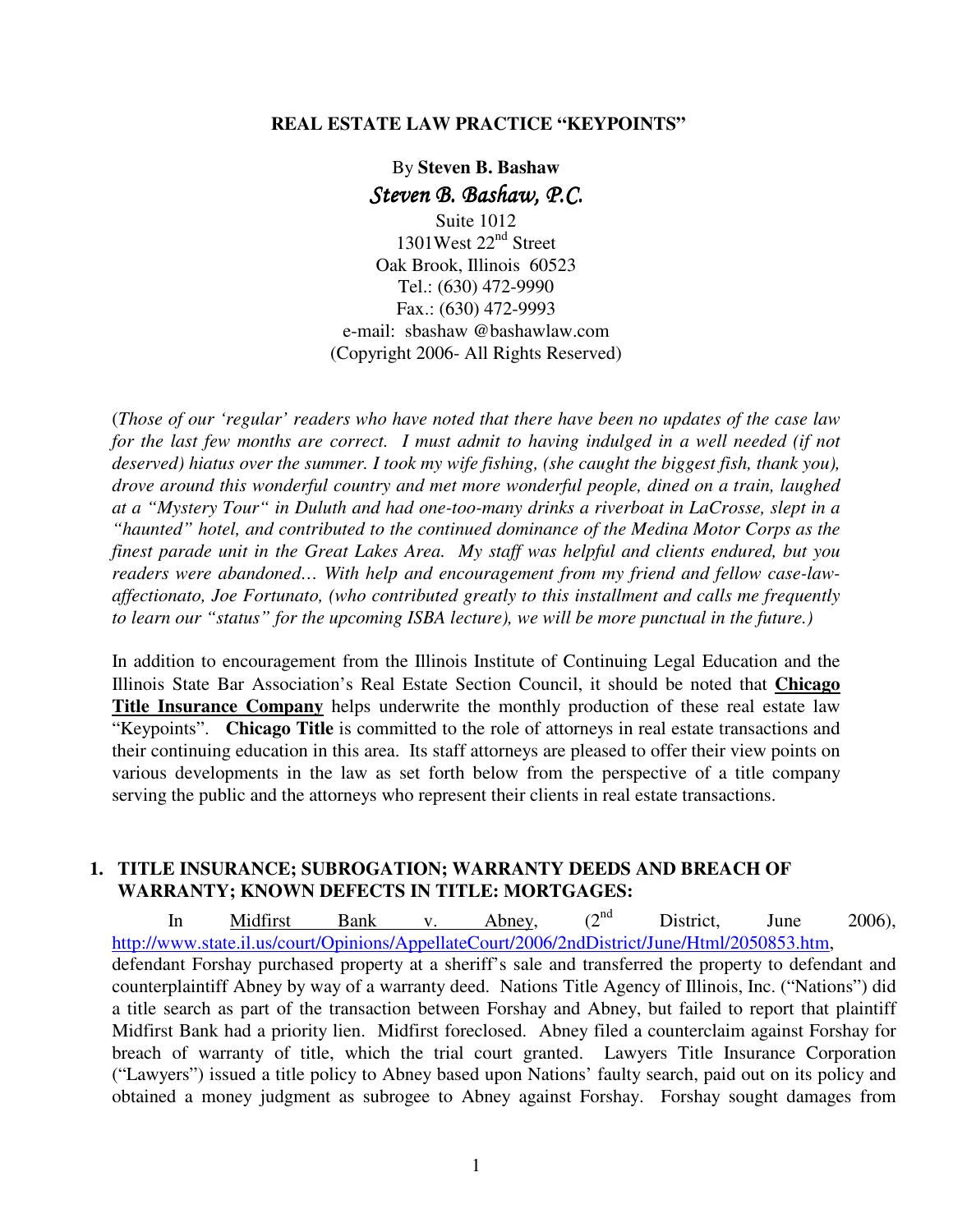Nations for negligent misrepresentation, but Nations motion for directed finding was granted based on the law that a title company is not providing information in issuing a policy of insurance in order to be excepted from the Moorman doctrine.

Forshay appealed, claiming error in the determination that (1) he was liable for breach of warranty when Abney had actual knowledge of the mortgage which was defect in title; (2) he was liable to Lawyers Title in light of the negligence of its agent, Nations, in discovery and report of the mortgage in its commitment and closing; and (3) he was unable to recover from Nations for negligent misrepresentation based on a finding that Nations was not in the business of supplying information to third parties so as to create liability under the Moorman exception. The Appellate Court for the  $2<sup>nd</sup>$ District affirmed.

The facts, though involved and convoluted, indicated that Abney had once owned the property and had actual knowledge of Midfirst's mortgage and but believed it had been foreclosed by a lender who had a mortgage recorded subsequent to that of Midfirst. He was told by Forshay that the foreclosure action had "taken care of" Midfirst's mortgage, and concluded that Forshay therefore knew about Midfirst's mortgage. Notwithstanding such knowledge, Forshay gave Abney a general warranty deed containing a covenant of good title after Forshay bought the property at sheriff's sale even though the property was encumbered by Midfirst's mortgage.

Abney was granted summary judgment against Forshay for breach of warranty of title. The Appellate Court found that the fact that a purchaser may have knowledge of an encumbrance does not release or discharge the covenant in the warranty deed, which warrants more than failure of title; it also defends title against all who may lawfully claim the same. The court was not impressed by Forshay's contention that a party to a contract may not complain of a breach caused by his own default, and distinguishing cases cited by Forshay because they involved either encumbrances put on the property after sale or covenants not made by the grantee.

The Court, in upholding Lawyers' recovery as subrogee, described the prerequisites of subrogation as (1) a third party must be primarily liable to the insured for the loss; (2) the insurer must be secondarily liable to the insured for the loss; and (3) the insurer must have paid the insured under the policy, thereby extinguishing the debt of the third party. The Court found all necessary elements present here and affirmed.

The Court rejected Forshay's theory that because Nations was at fault Lawyers' claim for subrogation was somehow defeated, finding that it is not a defense to subrogation that someone else may be liable to Forshay. The Court found it significant that Forshay did not protect himself by buying a title insurance policy at the time he acquired the property at sheriff's sale. Also, the Court was unwilling to award Forshay a "windfall" by having Lawyers pay a preexisting obligation without a means to recover. The Court refused to require Lawyers to seek recovery from Nations for its negligence, and there is an implied consideration of the privity and relationship between the parties that surfaces throughout the decision.

The Court then reviewed the elements of negligent misrepresentation, discussed the holding in First Midwest Bank vs. Stewart Title Guaranty Co., 218 Ill.2nd 326 (2006) – *see also the January 2006*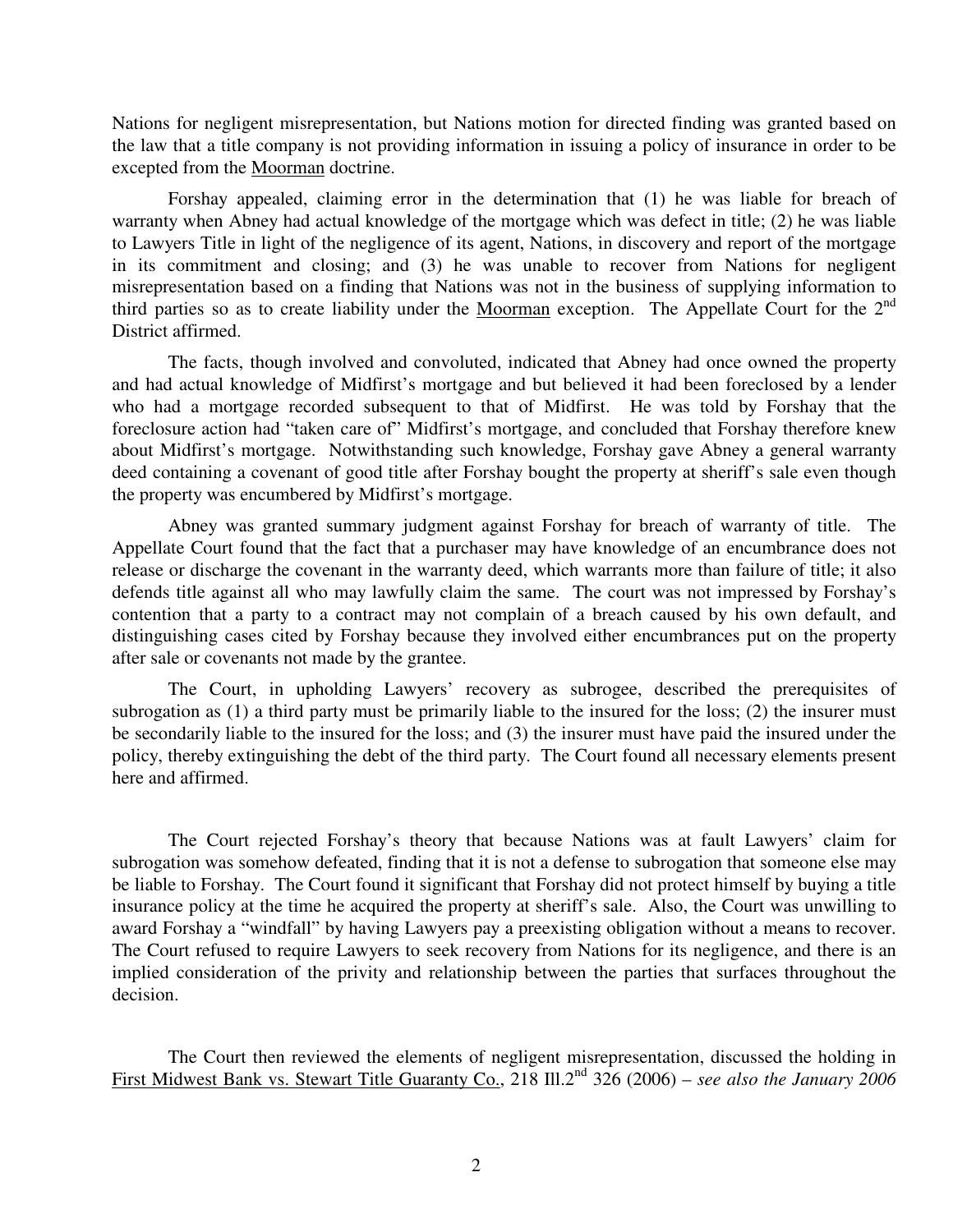*Flashpoints* – and refused to hold that a title agent (as opposed to a title insurer) is in the business of supplying information when it issues a title commitment.

*(Editor's note – Several commentators in the past have recommended against the use of warranty deeds as unnecessary if not obsolete due to the universality of title insurance. Is it time to use Special Warranty Deeds instead of General Warranty Deeds, in light of the holding in this case? And, of course, does our friend Dick Bales sleep even more soundly with this confirmation that title insurers are not exceptions to the Moorman doctrine ?)* 

### **2. TRUTH IN LENDING; RESCISSION DISCLOSURE ERRORS AND RIGHT OF RECISSION:**

The Decision in Handy v. Anchor Mortgage Corporation,  $7<sup>th</sup>$  Cir. April 6, 2006), begins by noting that anyone who has refinanced a mortgage knows that it "requires a strong wrist and a good pen to sign a bevy of forms and documents. Many of these forms are required by the Truth in Lending Act (TILA) 15 U.S.C. Section 1601 et seq.". One of those forms is the right of rescission notice advising the borrower that he/she has 3 days to cancel the transaction and giving an appropriate form to do so. In Ms. Handy's case, she received two different disclosure forms at closing relating to her right to rescind;, one of which was inappropriate to her circumstances. The question before the Court was whether this conduct of providing the incorrect as well as the correct rescission disclosure was a failure by the lender permitting her up to three years, (rather than 3 days had there been no "error" or violation of TILA), to rescind the transaction under the statute. The District Court believed that since both of the forms gave her notice of her right to rescind this was an inconsequential error that did not trigger the longer rescission period. The Seventh Circuit reversed and ruled that she had the longer period to rescind due to the error, and that the right to rescind existed even though Ms. Handy had passed away and the loan been paid in full by her estate.

Noting that "Congress enacted TILA to assure a meaningful disclosure of credit terms so that the consumer will be able to…avoid the uninformed use of credit", which applies to any consumer transaction where a security interest in the debtor's residence is involved, by mandating a 3 day right of rescission, and requiring the creditor to provide borrowers with "appropriate forms…to exercise[their] right to rescind", the Court here reminds us that "RILA does not easily forgive 'technical' errors. Accordingly where more than one form is provided, the confusion undermines the Act's purpose of providing a clear notice of what the right to rescind entails and fails. The decision also includes a discussion of the remedies available under TILA, including actual damages, statutory damages, costs and reasonable attorney's fees.

Despite the logistical difficulties of returning funds (especially here where the loan had been paid off by the debtor's estate after her death), the Court states that "money and property can be just as easily be returned to the borrower after the loan has been paid off as before", and to hold otherwise would "encourage creditors 'to delay for as long as possible'…in hopes that the borrower would payoff" the loan and relieve the creditor of its liability. The remedy of rescission under TILA requires "unwinding" the loan transaction in its entirety at any time prior to the borrower's sale or transfer of all of his/her interest in the property, but this does not limit the remedy where the loan has been paid off and can be exercised even after the loan is paid off if there is a violation of the Act. Handy's estate was simply required to return the principal of the loan to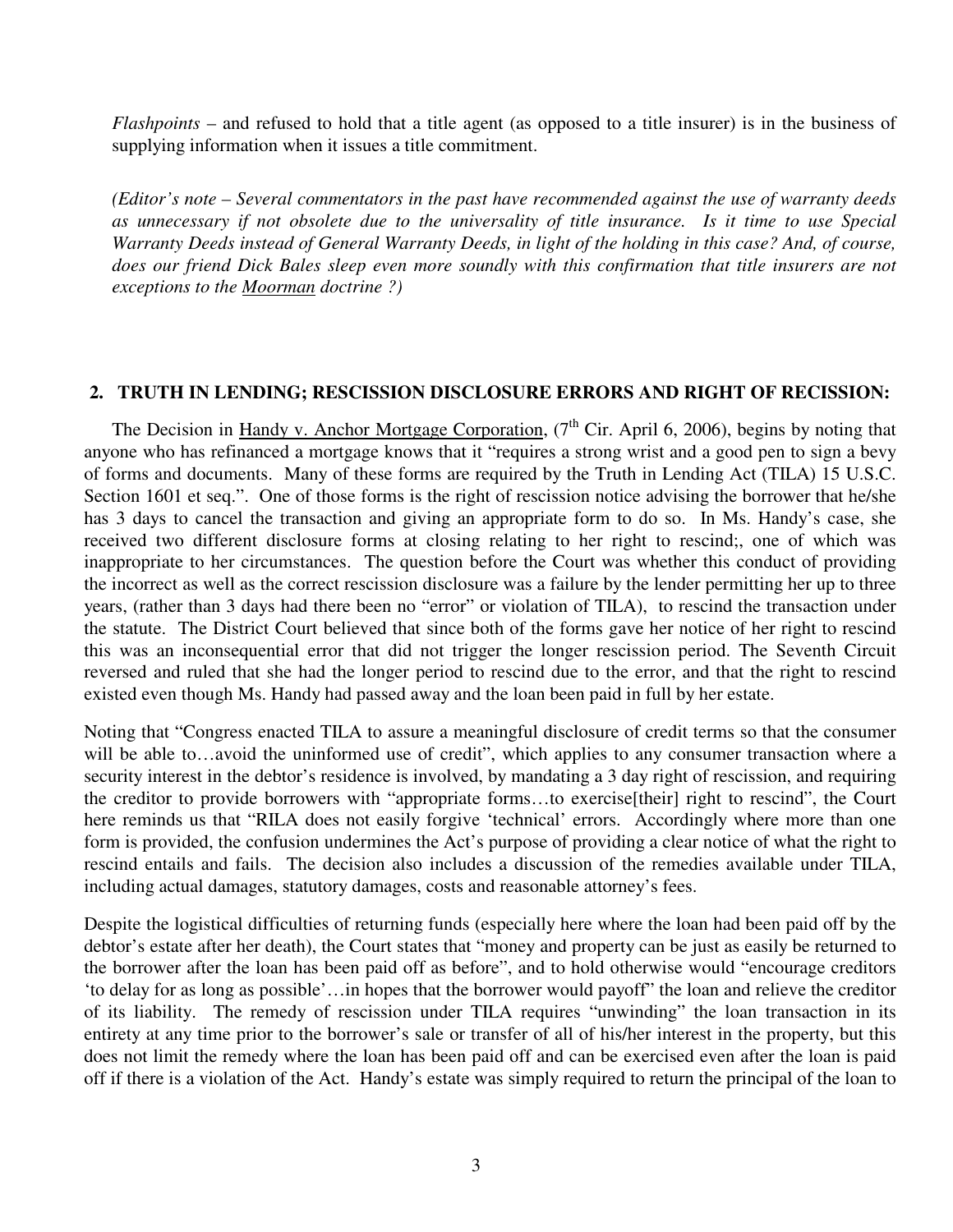the lender and the lender would have to release the mortgage, relinquish its rights to any interest and return any interest collected, in addition to the statutory damages, costs and fees.

(*Editor's Note – The underlying implication of this case is that the issue relating to the erroneous disclosures was created by the title company providing the wrong from to the borrower, and Dick Bales would like us to see this as a "balancing case" after the rulings in favor of title companies on negligent misrepresentations where the "error" is in missing a lien in the chain of title. I don't think so, though. I think the title companies are way ahead !)* 

# **3. SELF-STORAGE FACILITY ACT; CONSTITUTIONALITY AND CONSUMER FRAUD FOR NOTICE FAILURE:**

Although storage facilities are not the typical "real estate" most of us deal with, having clients who occasionally will have to store things in transit during a transaction or clients who use of storage facilities makes Hill v. PS Illinois Trust, (1<sup>st</sup> Dist., Sept. 2006),

http://www.state.il.us/court/Opinions/AppellateCourt/2006/1stDistrict/September/Html/1054000.htm worth reading. The first notable thing about this case is the Illinois Self-Storage Facility Act (770 ILCS 95/1 et seq.), which authorizes the sale of personal property by a storage facility to satisfy a lien for non-payment of rent, has specific provisions about notice, redemption period, rights of bona fide purchasers, and distribution of surplus. Mr. Hill filed a two count complaint. The first count was a class action suit alleging the Self-Storage Facility Act violated his constitutional right to due process under the Illinois Constitution because his property was sold when his rent payments were overdue without notice to him under the Act. The second count was his individual cause against the storage facility under the Consumer Fraud and Deceptive Business Practices Act alleging unfair and deceptive conduct in selling his property without notice to him and refusing to return any surplus proceeds from the sale to him. The trial court granted the 2-615 motion to dismiss both counts of the complaint. The First District agreed as to the constitutional issue, but reversed on the Consumer Fraud count.

To support a constitutional attack based on due process, there must be "state action" in the violation. (It is also worth mention that Supreme Court Rule 19 requires that notice of the appeal be given to the state agency or Attorney General whenever a challenge is brought to the constitutionality of a statute, ordinance or regulation. This was apparently not done here, and noted, but not relied upon here, although the "ripeness for consideration is dubious". ) Here, Mr. Hill alleged that the "state action" consisted of the fact that the storage facility acted pursuant to the procedure set forth in the act, and that the "requisite state action necessary to support a claim under the Illinois due process clause" was the "authorization" of the defendant's conduct in the sale by the statute. The Court rejected this argument noting that the United States Supreme Court decisions relating to "state action" in 14<sup>th</sup> Amendment and Section 1983 cases have all required "overt, significant assistance by state officials". That level of "overt" involvement occurs "when the state, by its law, has compelled the act", but does not arise when a statute permits conduct. Further, the mere fact that a business is subject to state regulations does not convert its action into that of the State unless "there is a sufficient close nexus between the state and the challenged action of the regulated entity so that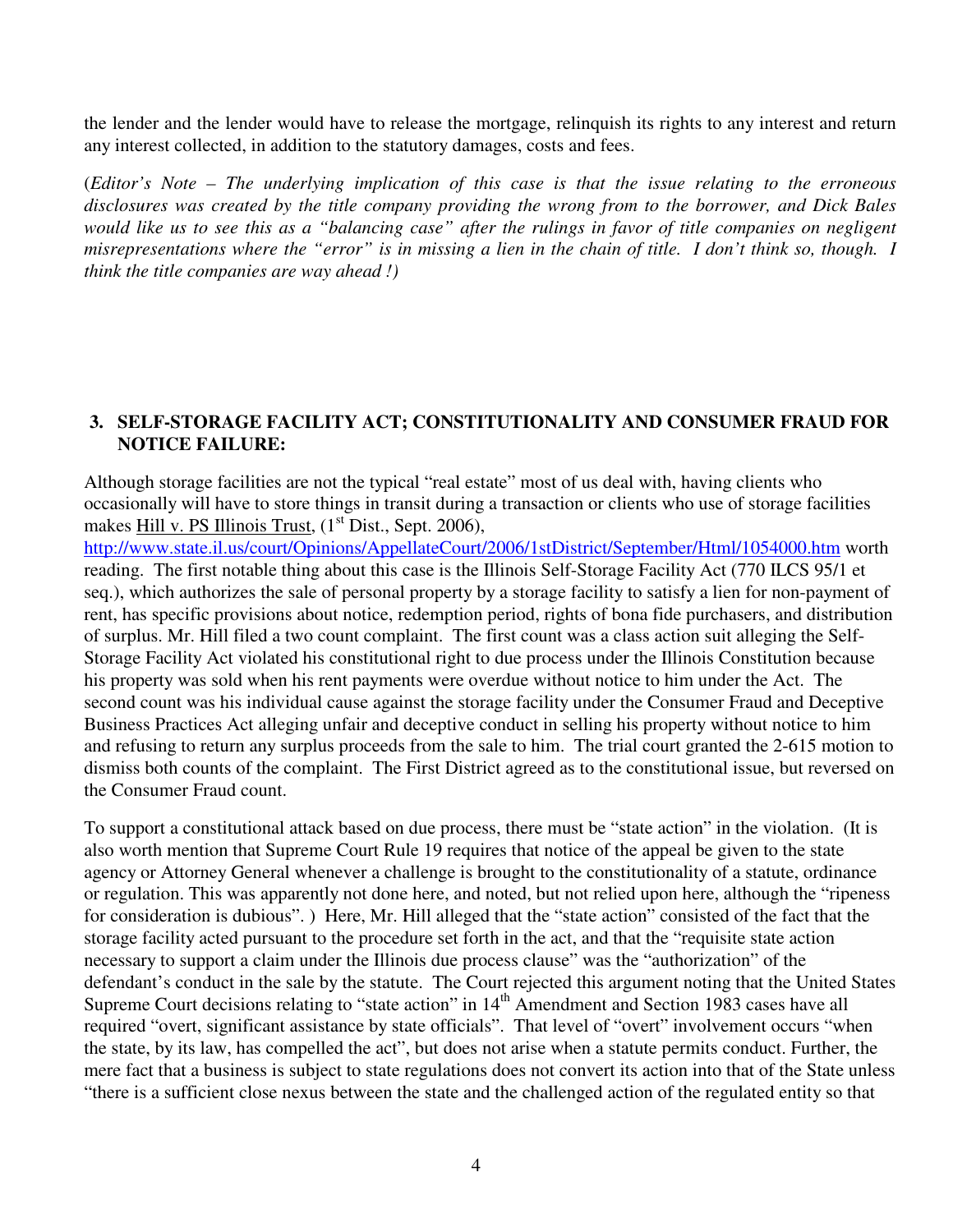the action of the latter may be fairly treated as that of the State itself." The "Private use of state-sanctioned private remedies or procedures does not rise to the level of state action" without "overt, significant assistance of state officials.

Perhaps more interesting to less academic-types is the second, shorter analysis of the law of the Illinois Consumer Fraud Act. Here, the First District reverses the trial court's dismissal of Mr. Hill's claim for unfair conduct under the Act. Noting that the Complaint alleged the storage facility may violated the Consumer Fraud Act's prohibition against unfair practices by (a) failing to provide the statutorily required notice of the sale under the act, (b) failing to inform him of the result of the sale or acknowledge that it was required to return any surplus to him at his request, and (c) selling the property without giving his the opportunity to redeem the property, the Court held that this was held to be sufficient to state a cause of action under the Act for "unfair conduct". (Does that raise any concerns or new thoughts about other arenas in which creditors fail to provide sale notices ???)

# **4. LOCAL GOVERNMENT; CONDEMNATION; PRIVATE ROADWAYS; EASEMENTS; PUBLIC USE PROVISIONS OF HIGHWAY CODE:**

The City of Des Plaines sought a declaration in the Circuit Court of Cook County that a private road had become a public highway by prescription pursuant to the 15-year public use provision of section 2-202 of the Illinois Highway Code (605 ILCS 5/202) in City of Des Plaines v. Redella, March 2006),

http://www.state.il.us/court/Opinions/AppellateCourt/2006/2ndDistrict/March/Html/1051301.htm, The trial court granted Summary Judgment in favor of the City and the Appellate Court for the First District reversed and remanded. This opinion contains an interesting analysis of the manner in which a private roadway can become a public highway; i.e., by statute, by dedication, and by prescription over time.

The original owners of contiguous improved residential lots had granted an easement over the western edge of the lots as a means of ingress and egress to a dedicated roadway (Ballard Road), which easement was to cease "…at such time as a hard surface roadway [wa]s constructed along either the Western or Northerly boundaries of the real estate." The private road in question (Trailside Lane) was entirely within the boundaries of the easement. The Defendants resided on Trailside Lane and a subdivision plat recorded several years later described Trailside Lane as a "roadway easement". A later conveyance of one of the lots reserved an appropriate easement over the remaining property for access to Ballard Road, and it appeared to be the only means of ingress and egress to and from public roads. During the years that followed, the City plowed and maintained the street, while later the defendants resurfaced Trailside Lane and installed speed bumps.

The City contended that for more than 40 years residents had traversed Trailside to gain access to Ballard Road, thereby making the road a publicly dedicated right-of-way -- essentially by prescription. A city employee averred that for at least 35 years the city had plowed snow, patched pot holes, repaired water mains, trimmed bushes and picked up branches on Trailside. Defendants counterclaimed seeking declaratory judgment that the easement was still in full force and effect, and therefore the area underlying by the easement was still owned in fee by the lot owners, resulting in Trailside remaining a private road. In the alternative, Defendants contended, if the court decided that Trailside was not longer private, they then must receive just compensation for the "taking" by Des Plaines under eminent domain. Defendants further argued that the minutes of City Council meetings even described Trailside as a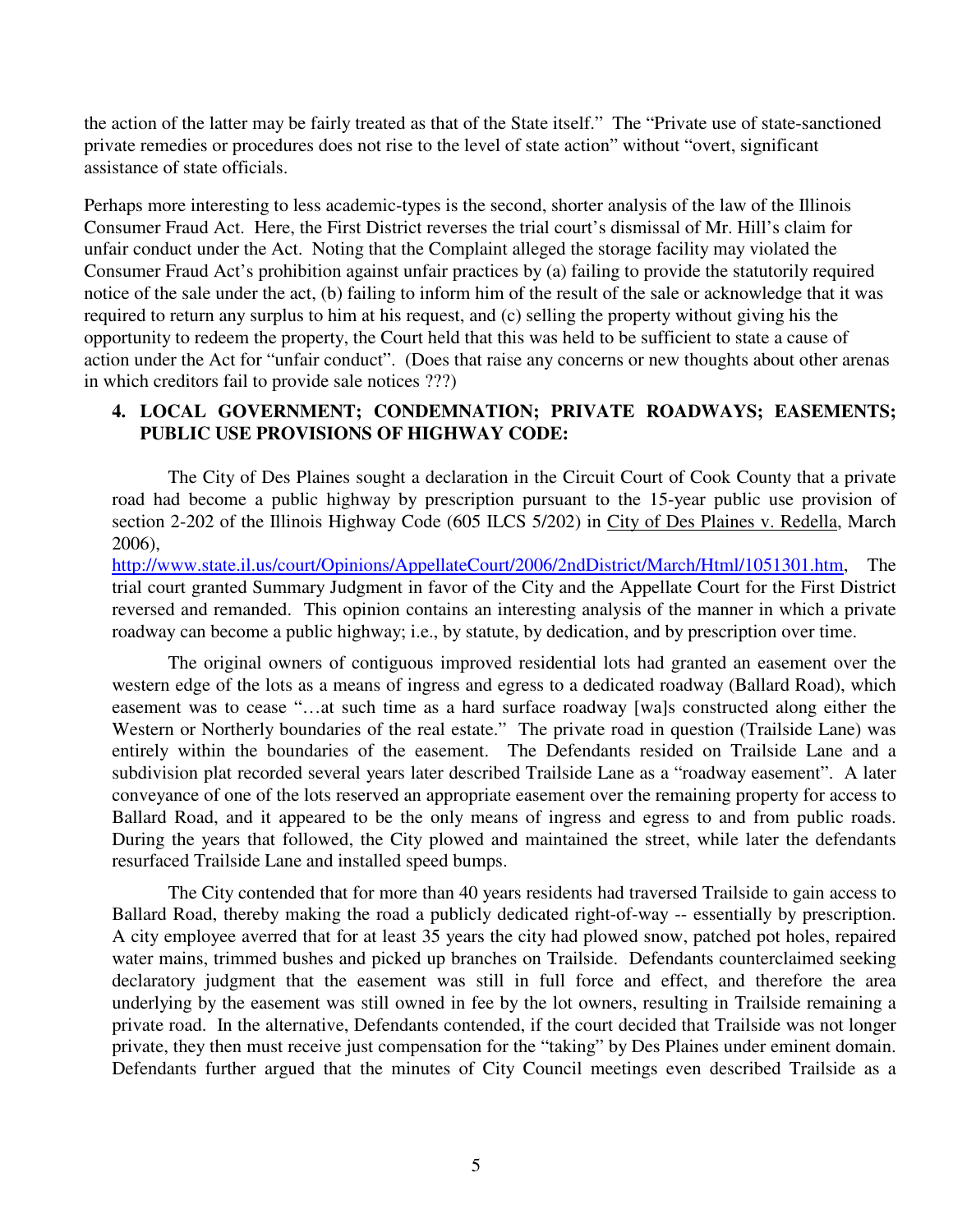"private street" while continuing to provide city services to the area over the years and also provided evidence of the expenditures of the owners for paving of the road.

The prescriptive period for public use of a private road is 15 years under section 2-202 of the Highway Code, and the Court found that a public highway can established by way of a prescription in the same manner and under the same requirements necessary to establish a private easement by prescription (the use must be adverse, exclusive, under claim of right, continuous and uninterrupted, with knowledge of the owner but without consent). The Court found that there were questions of fact in this case whether Trailside Lane had been used by the public as a highway for 15 years sufficient to preclude Summary Judgment; "The establishment of an easement by prescription almost always is a question of fact.", and requires the same elements as a private easement by prescription.

 The Court indicated that in order to establish the element of exclusivity it was "…unnecessary to show that only the claimant has made use of the way, because exclusive use means that claimant's right to use the lane does not depend upon a like right in others…" but "…does require that the rightful owner be altogether deprived of possession."

The Court also found that no compensation need be paid by a governmental entity when a roadway becomes a public highway by prescription. "While no case in Illinois has directly addressed this issue, courts in other states have determined compensation is not required when a private road is converted to a public highway by prescriptive easement...the general rule is that acquisition of an easement by prescription is not a taking…".

# **5. REAL ESTATE CONTRACTS; SPECIFIC PERFORMANCE; SUFFICIENCY OF INSTRUMENTS; LAND TRUSTS:**

The first line of the opinion by Justice Wolfson of the Appellate Court for the First District, Second Division sends a clear message to the parties in the case of Hoxha v. La Salle National Bank, as Trustee u/t/a/dated July 23, 1958 as trust No. 21785 and Donna Forrest, (1st Dist., March 28, 2006), http://www.state.il.us/court/Opinions/AppellateCourt/2006/1stDistrict/March/Html/1051419.htm,

The opinion begins: "The plaintiffs insist that the beneficial owner of certain real estate should be allowed to reach from the grave to require a subsequent beneficial owner to sell them the property." As enticing as this may be to estate planners and trust thoery, the opinion is actually more worth reading for its discussion of the elements of Specific Performance and implications land trust usage.

Plaintiffs alleged that the former beneficial owner (Doris Robbert) of a land trust contracted with them to sell certain residential property located in Chicago. The successor owner of the beneficial interest (Defendant Donna Forrest) was unaware of the alleged agreement.

Robbert had discussed during her lifetime selling the subject property to the Plaintiffs. Plaintiffs' property was adjacent to the subject property; Plaintiffs had made some repairs to the subject property and had collected rents for Robbert. The document claimed by Plaintiffs to constitute the contract to be specifically enforced stated:

"TO WHOM IT MAY CONCERN: Be it known that upon my demise, the residence …shall be sold to Roger of James Hoxha for …\$400,000.00…it is understood and agreed that any expenses incurred by the Hoxhas for the upkeep of the Property during my lifetime shall be reimbursed …Be it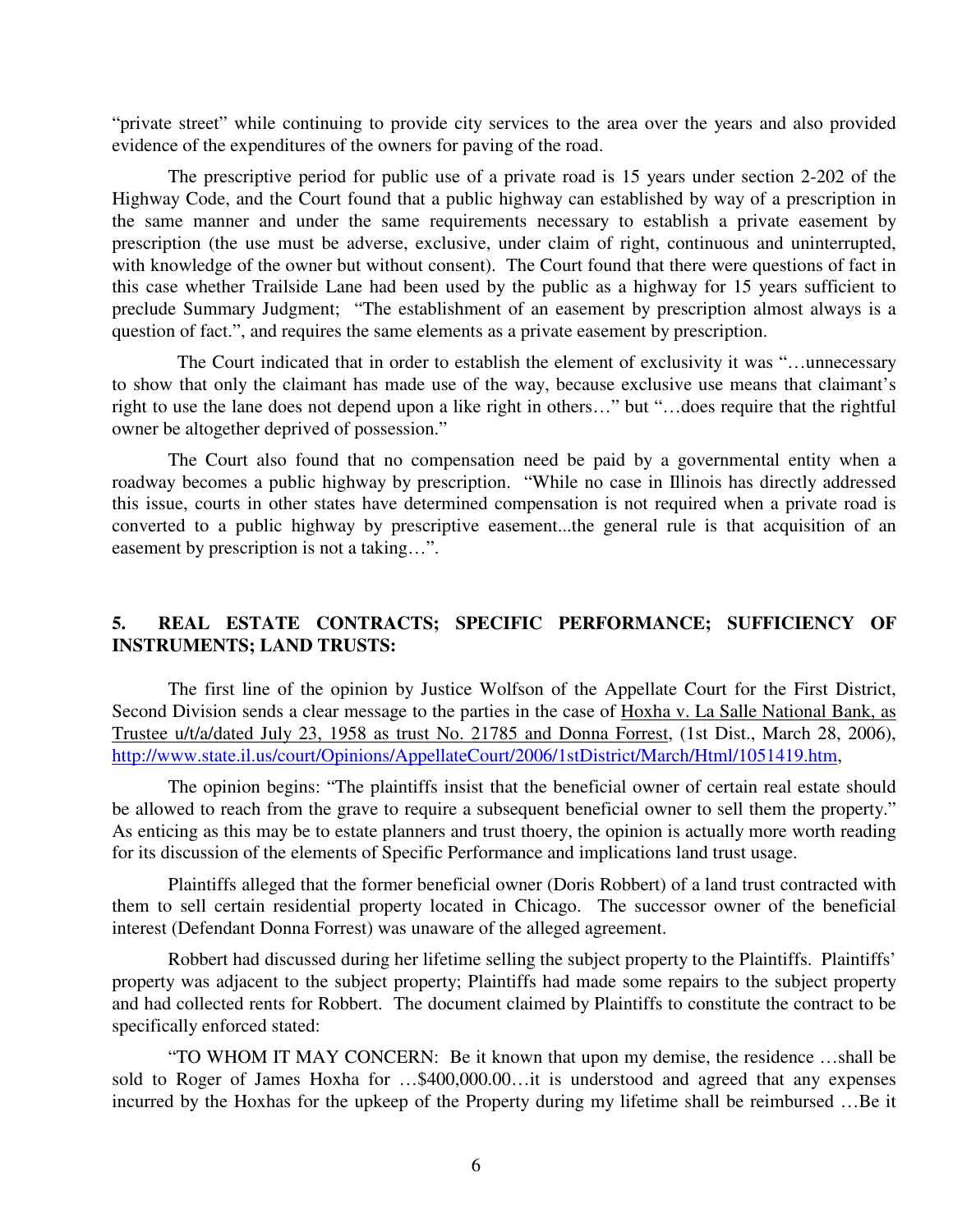further known that for many years, the Hoxha family has been more than friends and are like family, and I love and appreciate them very much." The document was signed "Doris N. Robbert" and notarized.

The trial court found that the notarization actually took place several months after the date on the document, and one of the Plaintiffs admitted that the document was taken to a notary who did not notarized Robbert's signature at the time it was signed because her commission had not then been renewed. The notary refused to testify, asserting her Fifth Amendment rights. The trial court denied Specific performance, holding that the document was in effect a testamentary disposition that failed to satisfy the requirements regulating the making of wills.

The Appellate Court found the circumstances surrounding the creation of the document in question "suspicious" and that the signature was not authentic. The Court also noted that the plaintiffs had not signed the document, that the document did not acknowledge that the property in question was held in trust or direct the trustee to sell the property, that the fact that it was addressed "To Whom It May Concern" evoked a memo or letter rather than a contract and had other deficiencies.

The Court stated that the elements of Specific Performance were: (1) the existence of a valid, binding and enforceable contract; (2) compliance by the plaintiff with the terms of the contract and (3) failure or refusal of the defendant to perform his part of the contract. The Court found that the purported contract lacked specificity in that the terms must be clear, definite and unequivocal. Instead, the document lacked reference to the land trust, financing, defaults, warranties, notices, closing date and tenancy.

The Court next discussed the power of a beneficiary to sell property held in a land trust. The law in Illinois requires that a "…beneficiary must either explicitly or constructively exercise her power to direct the trustee; she cannot contract to convey title as if she were the owner of the property…If a beneficiary … deals with the property as if no trust existed and contracts as an owner to sell the property, the contract is void as being beyond the beneficiary's power to act." Further, the purported contract directs the property to be sold on Robbbert's death, but the land trust agreement provided only for her to sell the property without trustee approval during her lifetime. After Robbert's death she could not direct the successor beneficial owner to sell the property, for her power over the trust, like her interest in the trust *res*, passed to the successor beneficiary upon her death.

## **6. CONTRACTS: STRICT COMPLIANCE RULE; OFFER AND ACCEPTANCE; INTENT OF THE PARTIES; MINOR ERRORS:**

*(Ed. Note: Both Joe Fortunato and I thought this case particularly noteworthy, and each of us wrote a summary of the case. We thought you might enjoy reading our independent thoughts; sort of like "Siskle & Ebert"…I always thought Siskle's reviews were more like my own experience. You decide:)* 

#### *JOE FORTUNATO'S SUMMARY:*

The question of enforceability of a purported written agreement for the sale of an automobile dealership was central to the decision in the case of Finnin v. Lindsay, (3rd Dist., June 29, 2006) http://www.state.il.us/court/Opinions/AppellateCourt/2006/3rdDistrict/JuneAugust/Html/3050428.htm,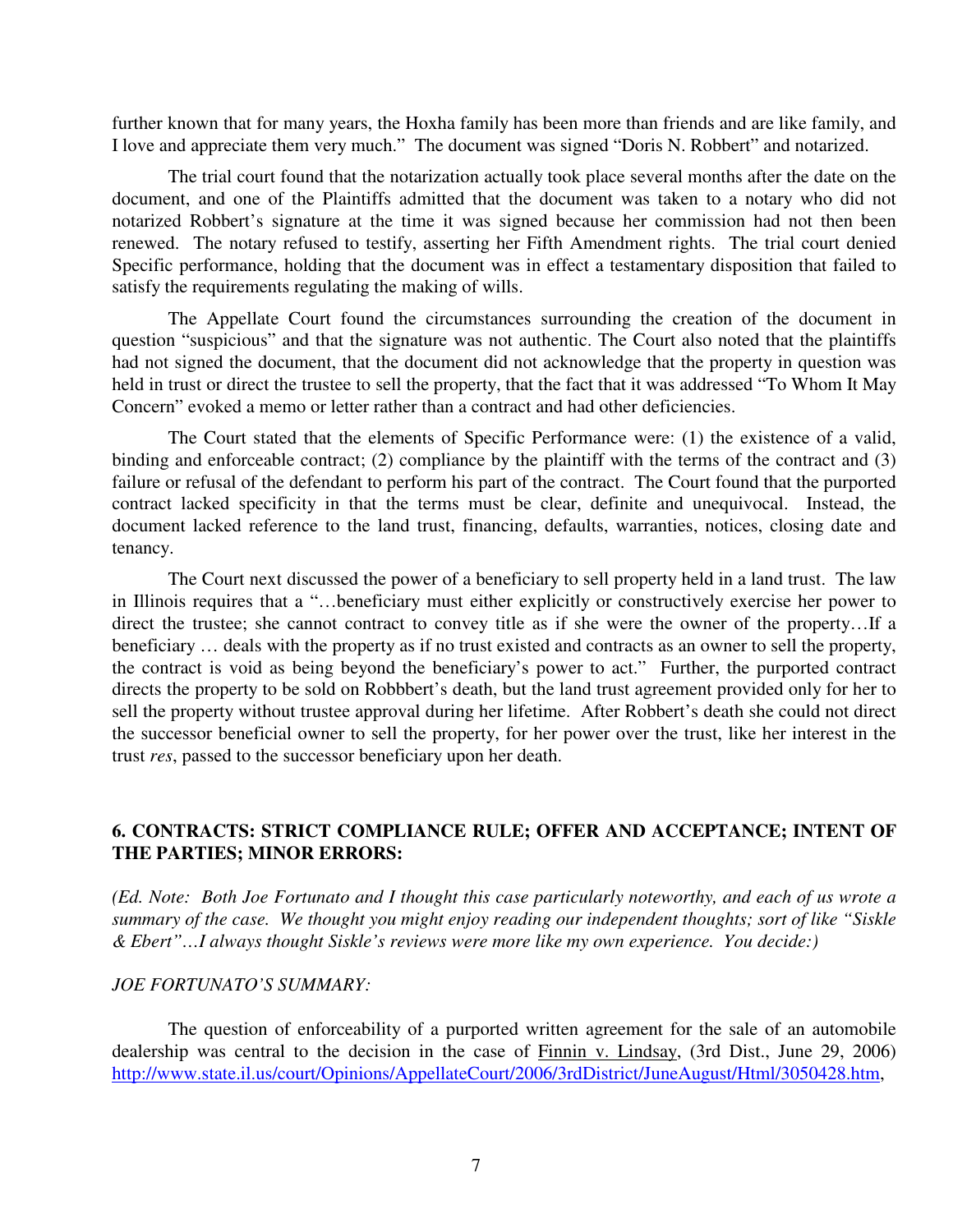After extensive negotiations and apparent verbal agreement on terms, Defendant's attorney's office sent to Plaintiff's attorney a revised agreement of sale that contained two errors that did not conform to the intent of the parties. The sales price was stated correctly in one place but erroneously in an exhibit, and also referred to the sale of goodwill (which had previously been incorporated into the agreement for the sale of stock). When the errors were discovered defendants' attorney requested that the draft be returned do it could be corrected, but Plaintiffs' attorney did not return the draft contract. Then the Defendant received another offer to buy the dealership. Plaintiffs then tried to change the draft to conform to the agreement and send it to the Defendant, but the Defendant refused to sign the corrected draft contract.

Plaintiffs sued, alleging breach of contract. Defendant's attorney, when deposed, admitted that the changes necessary were "minor" and "basically corrected the written agreement to conform with the intent of the parties." Plaintiffs argued that the changes were not significant or material changes but rather corrections of clerical errors, or in the alternative that the strict compliance rule should not be applied because Article 2 of the Uniform Commercial Code governed the transaction. The trial court denied relief, finding that Plaintiffs' corrections constituted a counteroffer and granted summary judgment to Defendant.

The Appellate Court refused to follow the law in other jurisdictions that a modification of an offer constitutes a counteroffer only if the modification is material. Rather, even though the changes were "…non-substantive, typographical modifications..." that were "…minor..." and "…apparently conformed to the agreement of the parties…" the court found that "…Illinois case law clearly mandates that any modification, however slight, prevents the creation of a valid contract. Plaintiffs' attempt to correct or modify the agreement formed a counteroffer that [Defendant] refused to accept."

The Court made short work of the UCC argument proffered by Plaintiffs, stating that article 2 governs the sale of goods between merchants. The case at bar involved the sale of investment securities (stock in Defendant's corporation), which are excluded from the definition of goods, and that the parties were not "merchants" as defined by Article 2.

#### *STEVE BASHAW'S SUMMARY:*

Contract formation and the "counter-offer" issue is presented in another context in  $\frac{\text{Finnin } v}{2006}$ .<br>V.  $\frac{\text{Lindsay}}{\text{Lindsay}}$ ,  $(3^{\text{rd}} \quad \text{Dist.}, \quad \text{June}, \quad 2006)$ , http://www.state.il.us/court/Opinions/AppellateCourt/2006/3rdDistrict/June/Html/3050428.htm. Here, Finnin and his partners, McPherson and Wright, entered into negotiations with Lindsay to purchase his automobile dealership. The negotiations were over a number of months, involved attorneys throughout and resulted in a number of drafts and modifications of an agreement to purchase between March, 2002 and August 2002. A "few final changes" to the agreement were discussed between the attorneys on August 13, 2002, and a revised agreement was signed by Lindsay and sent by his attorney's legal assistance to Finnin's attorney. Upon receipt, however, Finnin's attorney noted that the previously agreed purchase price of \$1.1 million for the stock of the dealership was misstated as \$700,000, and there was a reference to another agreement for the sale of "goodwill" between the parties. When contacted by Finnin's attorney, Lindsay's attorney suggested that the agreement be returned and the corrections would be made. Before Finnin's attorney returned the document for correction, Lindsay telephoned Finnin and informed him that he had received another offer to purchase which he was going to pursue. Finnin's attorney, of course, thereafter corrected the agreement by striking out the incorrect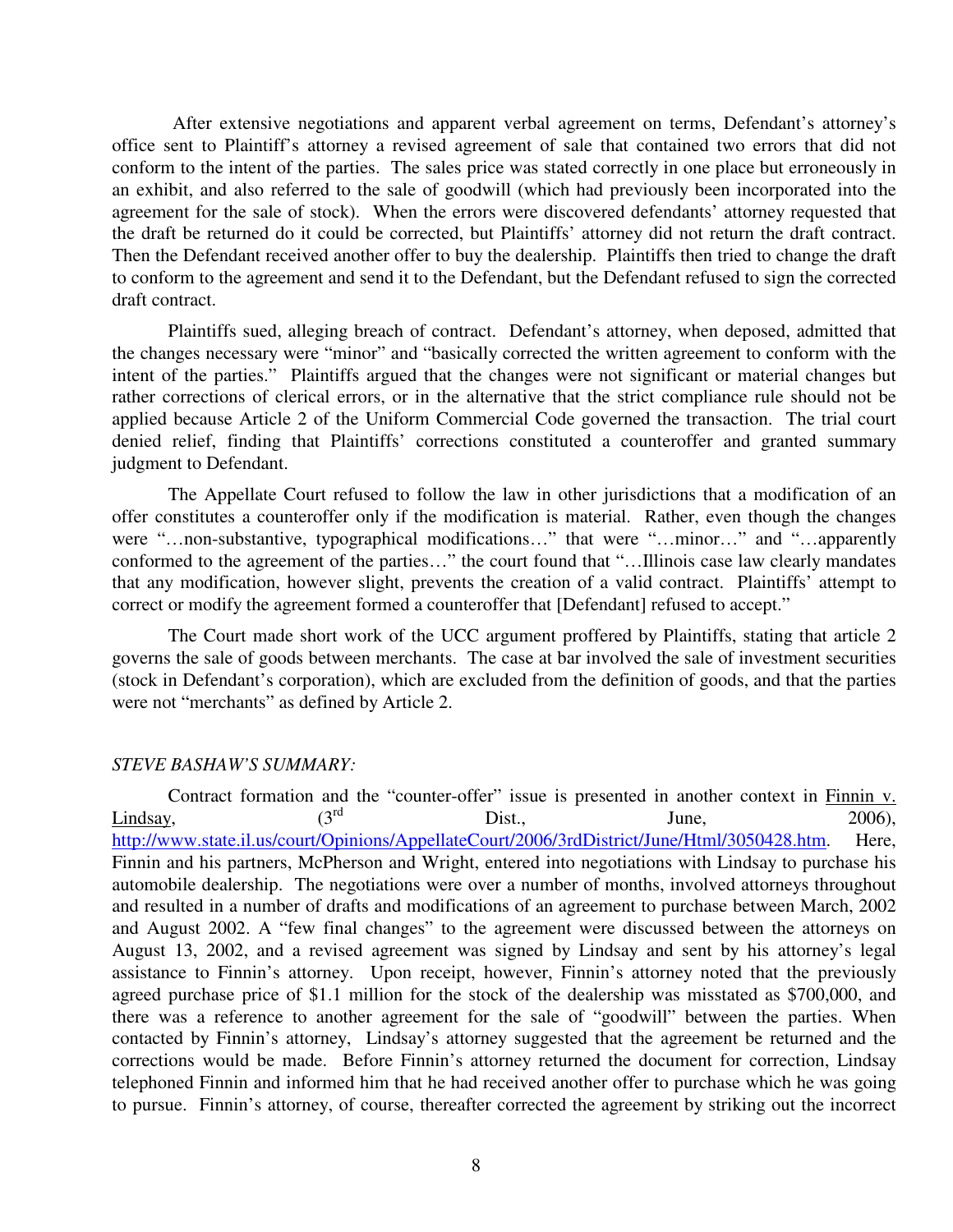purchase price and inserting the correct price, removed all references to the sale of goodwill and returned the contract to Lindsay's attorney with Finnin's initials on the corrections and signature. Lindsay refused to sell to Finnin and Finnin brought suit for breach of contract. Both parties moved for summary judgment. Lindsay argued that no contract was ever formed because the last corrections were "material modifications" that constituted a counter-offer. Finnin argued that the changes were not significant or material changes, but simple corrections of clerical errors and, the UCC provisions permitting an acceptance which is not in strict compliance with the offer should control here. The trial court granted summary judgment in favor of Lindsay.

The Third District opinion by Justice Lytton begins with the settled Illinois law that an acceptance must confirm exactly to the offer to form a contract, and that an acceptance requiring any modification or change in terms constitutes a rejection of the original offer and becomes a counter-offer that must be accepted by the original offeror before a valid contract is formed, citing the Illinois Supreme Case of Whitelaw v. Brady, (1954) 3 Ill2d 583, as recently applied by the Seventh Circuit in Venture Associates Corp. v. Zenith Data Systems, Corp., (7<sup>th</sup> Cir., 1993) 987 F. 429. Agreeing that the changes were minor and appeared to be in conformity with the agreement of the parties, the Court states "Nevertheless, Illinois case law clearly mandates that any modification, however slight, prevents the creation of a valid contract." (emphasis in original) "Plaintiffs attempt to correct or modify the terms of the agreement formed a counteroffer that Lindsay refused to accept." Specifically acknowledging that other jurisdictions hold that immaterial or minor differences or variances between offer and acceptance do not prevent formation of a contact and rejecting the argument that strict compliance may allow parties to "escape their obligations under the contract due to a mistake by the parties", the Court also noted that this was a "one time complex transaction" rather than the daily and continuous transaction of goods that occur on a daily basis in the marketplace and is controlled by the UCC.

*[Ed. Note – this case will be appealed to the Illinois Supreme Court. Every day in the meantime, real estate practitioners will deliver "attorney's modification letters" which state that the modifications requested are not to be considered a "counter-offer". The effect of this language has long been questionable, but this case may give the Illinois Supreme Court a basis upon which to establish the law of the State of Illinois in all contract cases. See Finnin v. Lindsay below as well. ]* 

## **7. BANKRUPTCY; MORTGAGE RELEASE; TRUSTEE'S AVOIDANCE POWERS; NEGLIGENCE:**

In In Re Gilbert V. Johnson, Debtor and Gregg Szilagyi, Trustee v. JPMorgan Chase Bank, N/A, f/k/a Charter One Bank, N.A., (U.S Bankruptcy Court, Eastern Division, 2006), Judge Wedoff held that a trustee in bankruptcy could avoid any interest a mortgagee had in HIS real estate pursuant to a mortgage that had been inadvertently released by the mortgagee.

A mortgagee loaned money to the debtor in 1995 and took back a note and mortgage. In 2000 the mortgage company, under a new name after a merger, executed a Release of Mortgage relating to a loan the debtor had obtained in 1990. The Release further referenced "Also release mortgage document 95403870". The document number refers to the 1995 mortgage in error, because the mortgage company did not intend to release the 1995 mortgage as well as the 1990 mortgage. After the Release was recorded, debtor continued to make payments on the 1995 loan and listed the mortgagee as a creditor in their Bankruptcy schedules with reference to the 1995 loan.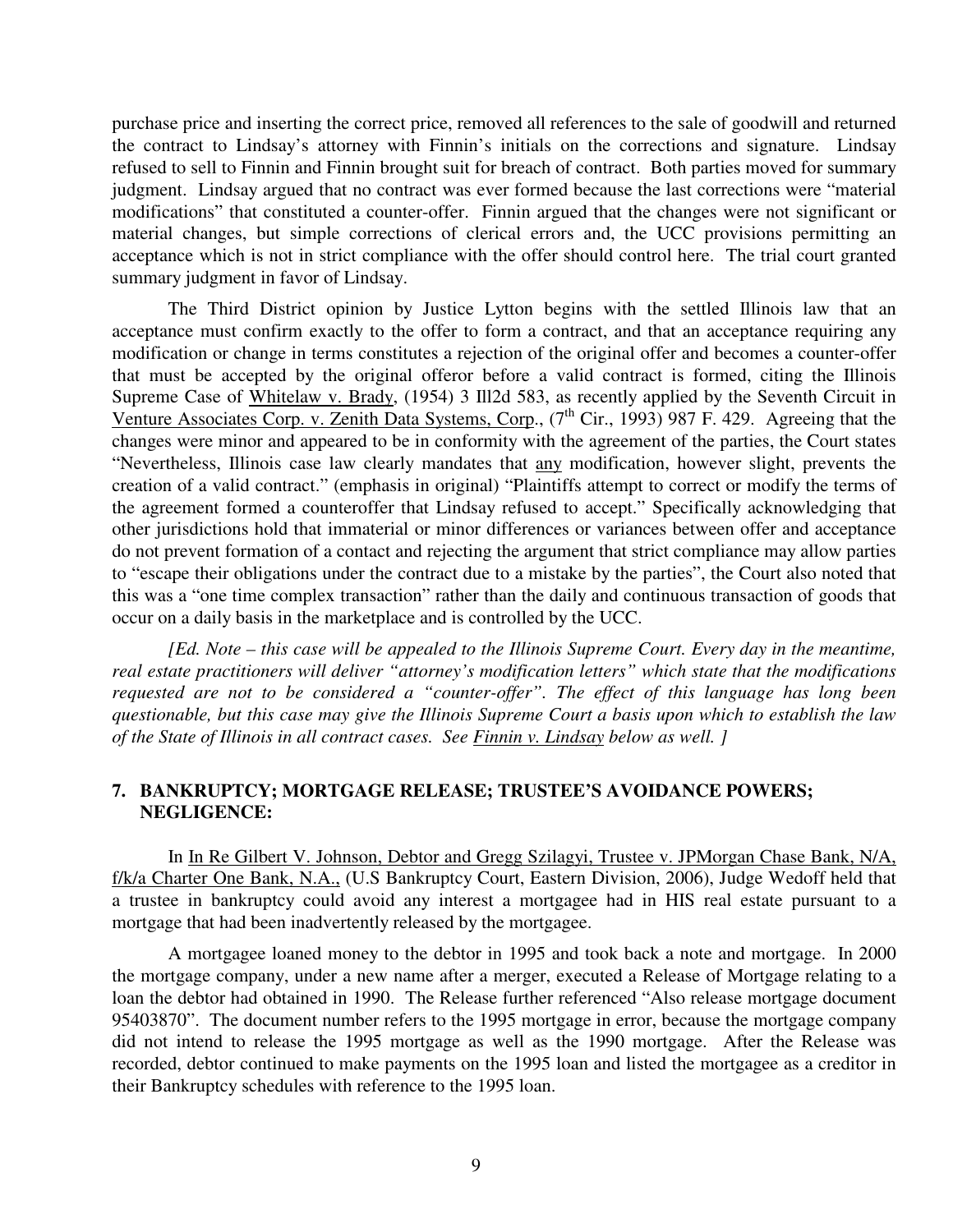A title commitment issued in 2004 disclosed the 1995 mortgage with the following note: "Release Doc 00100245 purports to release this mortgage, but the release may be an error. The lender asserts that the debt is unpaid and that the release was an error. The borrower agrees."

The Court found that the trustee was entitled to a declaration under Section  $544(a)(3)$  of the Bankruptcy Code that the 1995 mortgage was released. While the mortgagee argued that the Release did not sufficiently identify the 1995 mortgage to constitute a release, the mortgagee could cite no authority in support of its position. The Court found that Illinois law on releases of mortgages specifies no required information that must be contained in the release if it is not to be delivered to the mortgagor prior to recording. To be recorded, a document needs (1) the name and address of the person to whom the instrument is to be returned; (2) the recorder's document number and (3) the book and page number, if applicable, of any instrument referred to in the instrument being recorded or relating to the instrument being recorded. The Court found that the Release at issue here met the requirements of Illinois law for recording.

The mortgagee argued that the release was executed by an entity without actual or apparent authority and noted the corporate merger and name change. The Court, however, found that the Release was executed by the mortgage company while it in fact held the mortgage, and that the officer who prepared and executed the Release did so within the scope of his or her authority, so the question of apparent authority was irrelevant.

The Court also found that the trustee could avoid the lien of the mortgage in the same manner as a bona fide purchaser. The Court found no issue of reliance because the release extinguished the mortgage. To the extent the mortgagee retained some equitable interest in the property, the mortgagee failed to prove the Release would give constructive notice of any such interest. The holder of "...an equitable lien does not take priority over the interest of a creditor or subsequent purchaser without notice…" Interestingly, the Court was not convinced that the "…somewhat ambiguous evidence that a title company apparently made inquiry regarding the Release…" would be sufficient to satisfy the legal standard for inquiry notice, stating "Nor is there any reason to assume that the business practice of a title company establishes the standard of care for a bona fide purchaser."

The Court found that with so many bank mergers and name changes, as is evidenced in the facts this case, it is not at all obvious that the execution of release by an entity with a different name from that of the mortgagee in the original mortgage or by an assignee would put a purchaser on inquiry notice.

Finally, the Court found that the trustee could avoid the lien under Section  $544(a)(1)$  of the Bankruptcy Code, stating that for the same reasons that a bona fide purchaser would prevail over any equitable lien that the mortgagee could assert, so too would a judgment creditor, and here the Bankruptcy Trustee.

*[Ed. note - The finding that the title company's notation on the title commitment did not give rise to "inquiry notice" should square with the position of title insurers taken in several recent cases that title companies are not in the business of providing or selling information – see the* First Midwest Bank *case and* Midfirst Bank vs. Abney*, above, as well as the decisions* In Re Pak Builders *from last year.]* 

## **8. MINERAL RIGHTS; OIL AND GAS LEASES; COALBED METHANE GAS; RULE OF "CAPTURE":**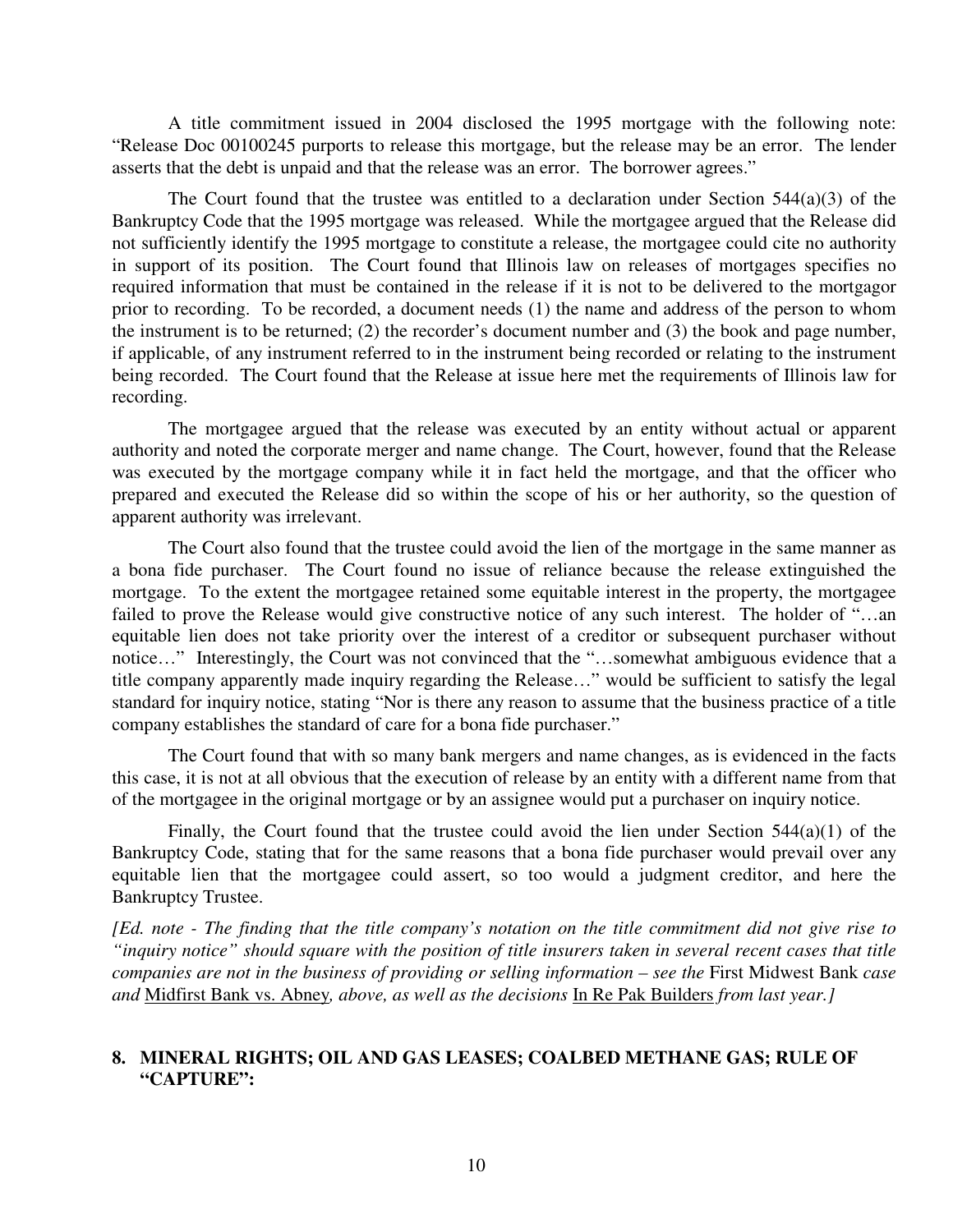In a case of interest to practitioners in downstate Illinois, the Appellate Court for the First District has decided that the holder of an oil and gas lease does not have the right to explore, drill and produce coalbed methane gas absent a lease or other rights to the coal. In the case of Continental Resources of Illinois, Inc vs. Illinois Methane, LLC and De Mier Company and Royal Talon Company http://www.state.il.us/court/Opinions/AppellateCourt/2006/5thDistrict/June/Html/5030784.htm Justice Donovan provides a thorough review of the mineral-products rule of capture and an extensive analysis of the process of extracting coal and coalbed methane gas.

The Court analyzed the coalification process and determined that the right to coalbed methane gas, (once not a useful by-product of the production of coal but now extremely valuable), remains with the coal and the owner of the rights thereto until its capture, and that control thereof should not change simply by virtue of its increased value. The Court also cited the "container space" doctrine that the holder of the coal rights also holds the rights to the "void" remaining after the coal is mined. Coalbed methane gas found in the mine "voids" after coal is mined must therefore remain as part of the coal estate under the rule of capture. The Court therefore affirmed the grant by the lower court of Summary Judgment in favor of the holder of the coal rights.

#### **9. PREMISES LIABILITY; NATURAL ACCUMULATION; DUTY OF LANDOWNERS:**

In Pageloff v. Gaumer,  $(3^{rd}$  Dist., April 2006), http://www.state.il.us/court/Opinions/AppellateCourt/2006/3rdDistrict/April/Html/3040533.htm, a case involving potential liability for a campground owner, an experienced camper returned to one of her favorite campgrounds for a Labor Day weekend. She was unable to stay at the particular site she had requested and had stayed in the past visits, but agreed to an alternate site where she experienced walnuts falling off the trees in great numbers. She even attempted to clear the site of walnuts but could not keep up with the number that had fallen; (the Court noted: "as they are prone to do in late summer"). She suffered a severe ankle injury on the third day of her stay after a fall caused by a wayward walnut and sued for damages.

The Court stated the issue as whether the Defendants' duty to maintain the park in a reasonable safe condition included a duty to clear fallen walnuts from the campsite or, in the alternative, to warn of the walnuts.

The Court reviewed the factors to determine whether a duty is owed: (1) likelihood of injury; (2) reasonable foreseeability of such injury; (3) magnitude of the burden of guarding against injury and (4) consequences of imposing that burden on the defendant. Regarding the first two factors, the Court stated that "…the law generally considers the likelihood of injury slight when the condition in issue is open and obvious because it is assumed that persons encountering the potentially dangerous condition of the land will appreciate it and avoid the risks." Plaintiffs agreed that the walnuts did not constitute a latent risk, but were obvious, and that the risks were also foreseeable. The Court also found the magnitude of the burden of guarding against injury extremely onerous because to do so would require the walnut trees be removed from this and most other campgrounds.

The Court refused to apply the "natural accumulation rule" used in snow and ice cases, finding it would be "…no less onerous to require a landowner to remove all walnuts that fall from trees on his or her property than it would be to require all natural accumulations of snow and ice." The Court dryly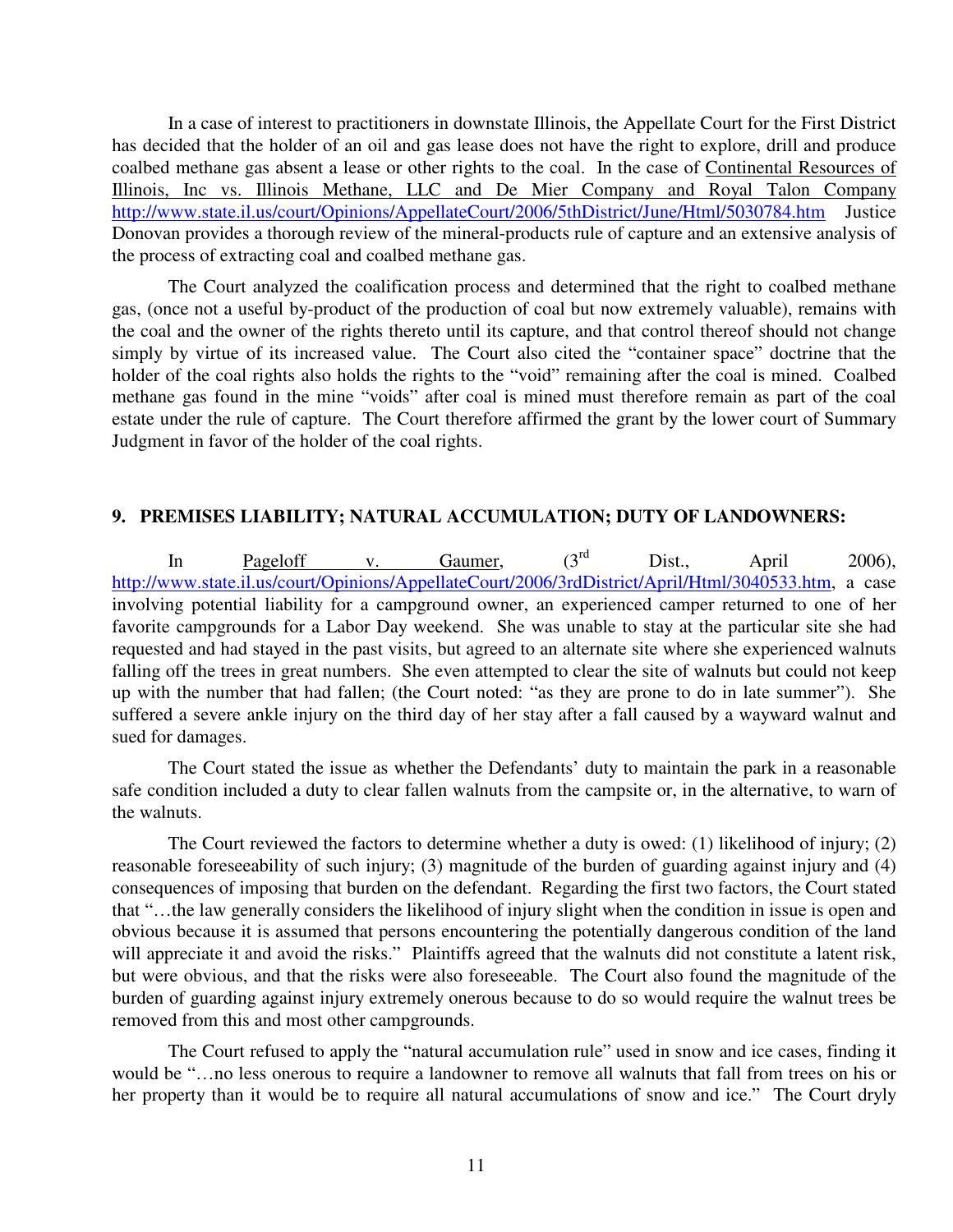observed: "Of course, defendants could cut down all of the nut-bearing trees and pave their property. That might make for a safer campground. Most likely one devoid of campers."

The Court found no duty to warn of the danger, stating that such a warning would tell campers what they already know about the risks of an uneven walking surface and therefore a potential trip and fall. The Court also rejected the Plaintiffs' argument that the walnut trees were "an integral component" of the campground's commercial enterprise, the walnuts were inseparable from the trees and therefore placed on the ground by Defendants, causing injury. The case authority cited by Plaintiffs was distinguished by the Court because they involved foreign substances actually placed upon the land, such as floor mats.

The Court found no duty on the part of Defendants that was breached and ignored therefore the Defendants' Assumption of Risk argument, while noting in passing that Plaintiffs clearly assumed any risks associated falling or fallen walnuts, and affirmed the trial court's grant of Summary Judgment in favor of Defendants.

*(Ed. Note: As the owner of a campground with lots of walnut trees in north-central Arkansas, I was extremely relieved to read the Court's decision, and only might quarrel with one observation: It is much harder to remove walnuts than snow.)* 

#### **10. CONTRACTS; CONSUMER FRAUD AND BUILDER MISREPRESENTATIONS REALTING TO PROJECT:**

Distinctive Homes, Ltd. was a builder marketing residential real estate in Orland Park, Illinois between 1996 and 2000. During that period, according to a complaint filed by a number of owners who purchased homes in their development, Distinctive Homes and MGM Development, Inc. represented to them and other prospective buyers that they intended to construct a golf course on the adjacent property. In 2000, however, the adjacent property was rezoned for industrial use. The owners' suit alleged that the defendants abandoned the plan to construct the golf course as early as 1996, but continued to deceptively represent the golf course was going forward as part of their marketing, resulting in "unjust profits" to defendants and damages to plaintiffs. Throughout a number of motions and amendments, the defendants moved to dismiss, arguing that the allegations that they had abandoned the gold course plans were conclusory and insufficient to support a claim of "knowing deception" necessary for common law or consumer fraud. The Plaintiffs appealed the trial court's last decision dismissing their complaint pursuant to Section 2-615 of the Code of Civil Procedure.

The First District affirmed in Addison v. Distinctive Homes, Inc., (Sept., 2005), http://www.state.il.us/court/Opinions/AppellateCourt/2005/1stDistrict/September/Html/1040151.htm. In order to plead a cause for common law fraud, a plaintiff must allege (1) a false statement of material fact, (2) knowledge by the defendant (at the time made) that the statement is false, (3) intent that the statement induce the plaintiff to act, (4) reliance on the statement by the plaintiff, and (5) resulting damages. The complaint, to support the cause of action, must also plead particularly and with specificity the facts, including what representations were made, when they were made, who made them, and to whom they were made. In order to plead a cause for Consumer Fraud, a plaintiff must allege (1) a deceptive act or practice, (2) an intent that the deception be relied upon, and (3) that the deception occur in the course of trade or commerce. An omission or concealment of a material fact in the course of the